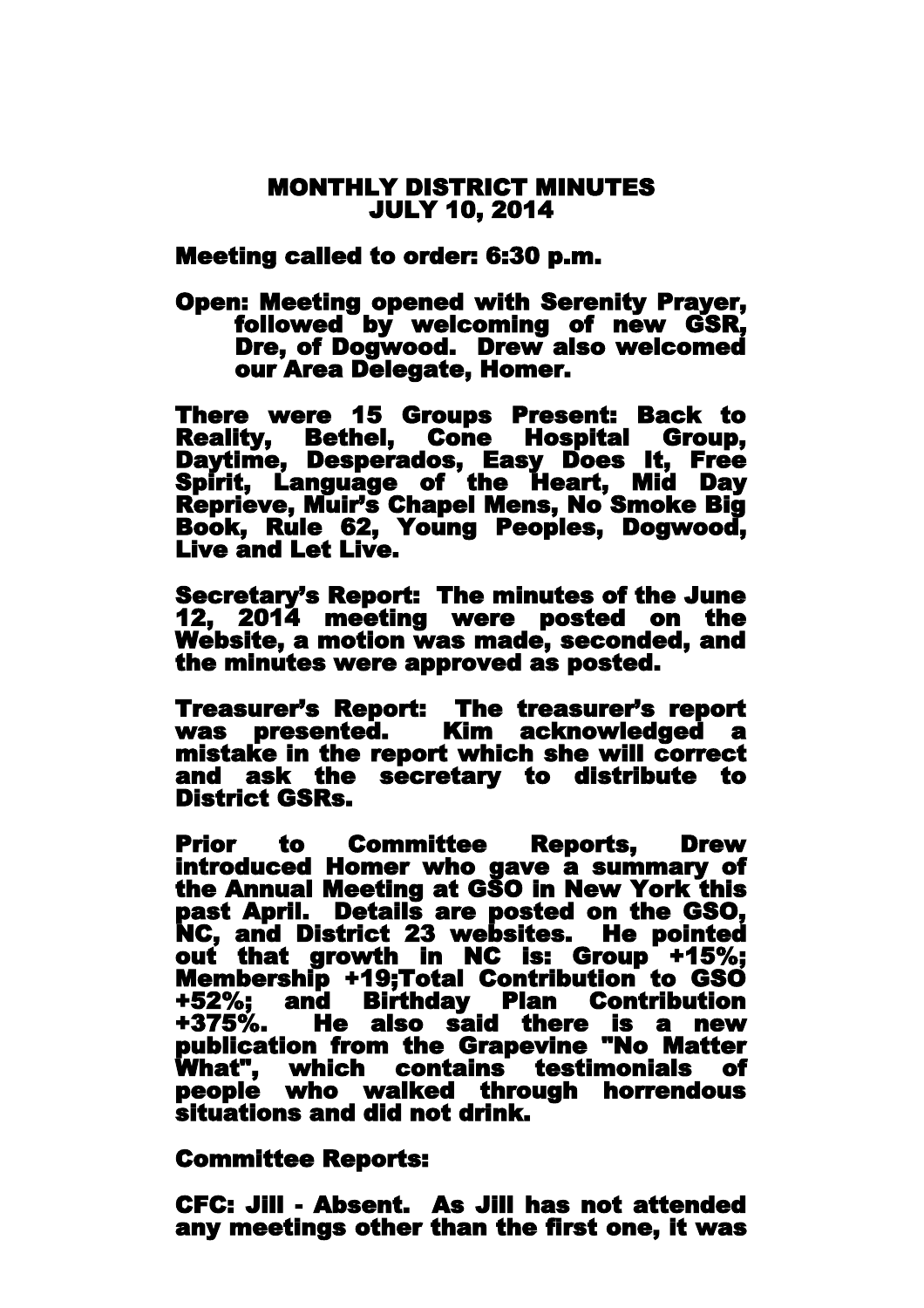suggested GSRs return to their home groups and announce CFC as an open position. Jean reported that the Lexington Prison for Women is closing.

TFC: Rob - Absent. Drew said he has been in touch with Rob and he knows that Rob has been on top of the Cone Hospital commitments and making sure that they are kept. He will speak to Rob about attendance.

Special Events: Rucker - Absent

 CPC/PI: Sheila. Sheila presented a budget for the remaining of the fiscal year which would amount to \$100 to do the outreach which is necessary.

Grapevine: Dan. He said he had a Grapevine Table at Founders Day and that three subscriptions were awarded - one by drawing and two to the winning Corn Hole Teams. He plans to have the same presence at future Special Events.

Website: Thomas. Absent

LCM: Dave. - Absent. Earl is no longer an LCM and GSRs were encouraged to return to their home groups and announce that this is an open position.

Intergroup: Lisa - Absent. Jim reported that as of October 1, literature will increase in price, that increase effective November 1.

Special Needs: Sharon. No report.

Dist. 23 Archives: Jim. Absent

Alt. DCM: Drew reminded those present of the State Convention this weekend at the North Raleigh Hilton. There followed a discussion about the Birthday Anniversary Gift Envelope and what it was for. He explained that on a member's anniversary they can utilize the envelope to send a donation to GSO in gratitude. Some people do a penny for each day or year, some do a \$1 for each year - individual's choice. He also announced that there is an Ad Hoc